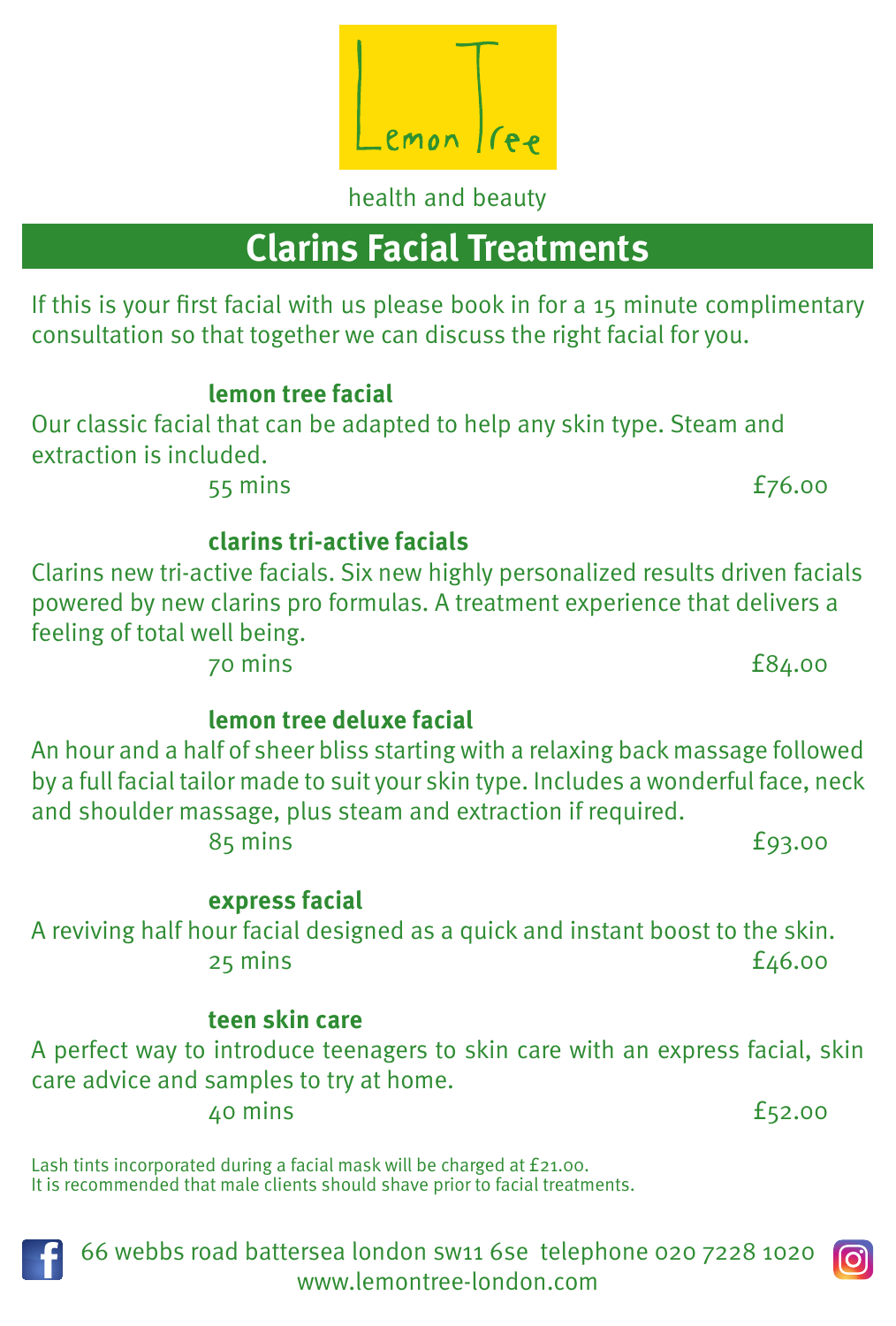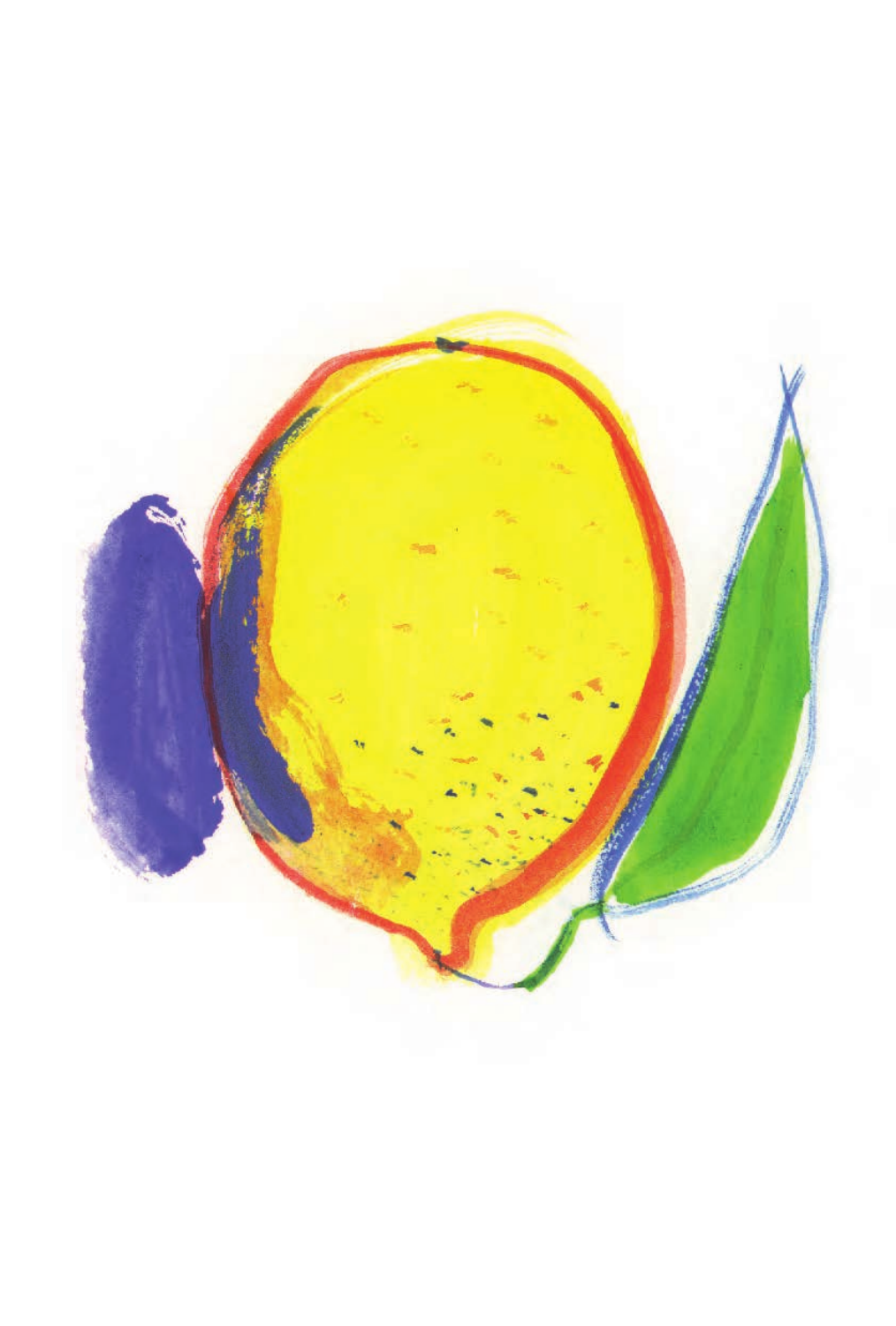

# **Waxing etc.**

### **electrolysis**

Permanent hair removal using sterile 'Sterex' disposable needles for each treatment.

| 10 mins                                                                  | £22.00 | 20 mins | £36.00 |
|--------------------------------------------------------------------------|--------|---------|--------|
| $45 \text{ mins}$                                                        | £56.00 | 60 mins | £74.00 |
| Please note that courses are available - 6 treatments for the price of 5 |        |         |        |

### **waxing**

Using soft cream strip wax or Harley hot chocolate wax for slightly tougher hairs

| full leg     | £37.00 | full arm      | f30.00 | evebrows      | £19.00   |
|--------------|--------|---------------|--------|---------------|----------|
| $3/4$ leg    | £32,00 | half arm      | £23.00 | lip & eyebrow | £27.00   |
| half leg     | £28.00 | under arm     | £17.00 | lip or chin   | £16.00   |
| top half leg | £29.00 | hot under arm | £19.00 | lip & chin    | £23.00   |
|              |        |               |        | nose          | $E$ 7.00 |

|                               | Strip Wax / Hot (BK)      |                                                                           | Strip Wax / Hot (BK)      |
|-------------------------------|---------------------------|---------------------------------------------------------------------------|---------------------------|
| full leg & bikini             | $f_{49.00}$ / $f_{52.00}$ | hollywood                                                                 | $f_{42.00}$ / $f_{45.00}$ |
| full leg & brazilian          | f68.00 / f72.00           | brazilian                                                                 | $f_39.00 / f_{44.00}$     |
| $\frac{1}{2}$ leg & bikini    | $f_{44.00}$ / $f_{47.00}$ | bikini                                                                    | f21.00 / f25.00           |
| $\frac{1}{2}$ leg & brazilian | $f_{59,00}$ / $f_{64,00}$ | high                                                                      | f25.00 / f30.00           |
| $\frac{1}{2}$ leg + hollywood | £56.00 / £59.00           | $top leg + bikini$                                                        | $f_{44.00}$ / $f_{47.00}$ |
| $\frac{1}{2}$ leg high bikini |                           | £49.00 / £51.00 top $leg + b$ razilian                                    | $f_{54.00}$ / $f_{64.00}$ |
|                               |                           | top leg + hollywood £56.00 / £59.00 top leg + high bikini £49.00 / £51.00 |                           |

### **essential wax**

| pack 1 | $\frac{1}{2}$ leg, bikini, under arm and eye brow shape    | £66.00 |
|--------|------------------------------------------------------------|--------|
| pack 2 | $\frac{1}{2}$ leg, brazilian, under arm and eve brow shape | £82.00 |
| pack 3 | full leg, hot brazilian, under arm or eye brow shape       | £91.00 |
|        |                                                            |        |

### **for men**

| back & shoulders | £49.00 | chest or shoulders | £39.00 |
|------------------|--------|--------------------|--------|
|------------------|--------|--------------------|--------|



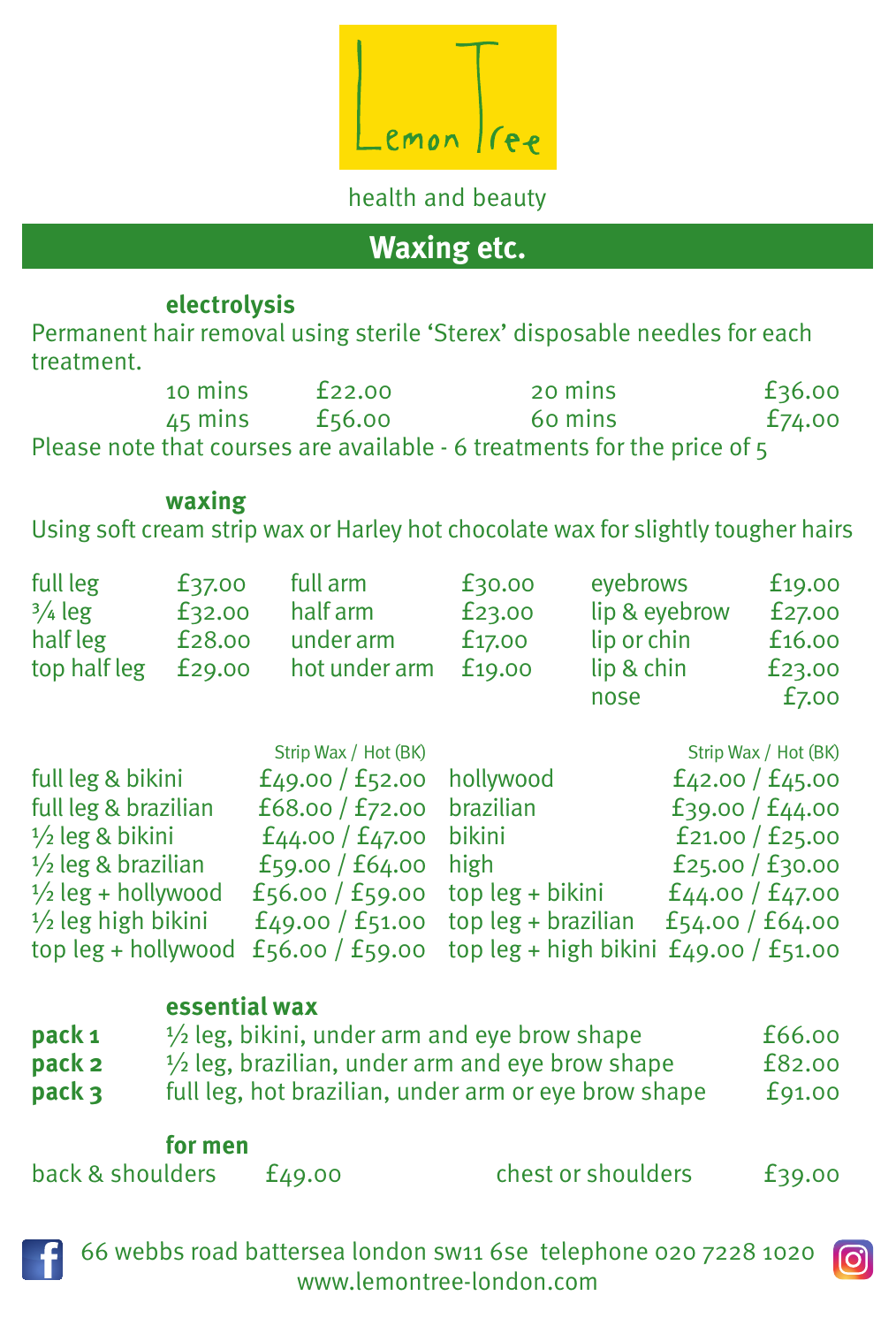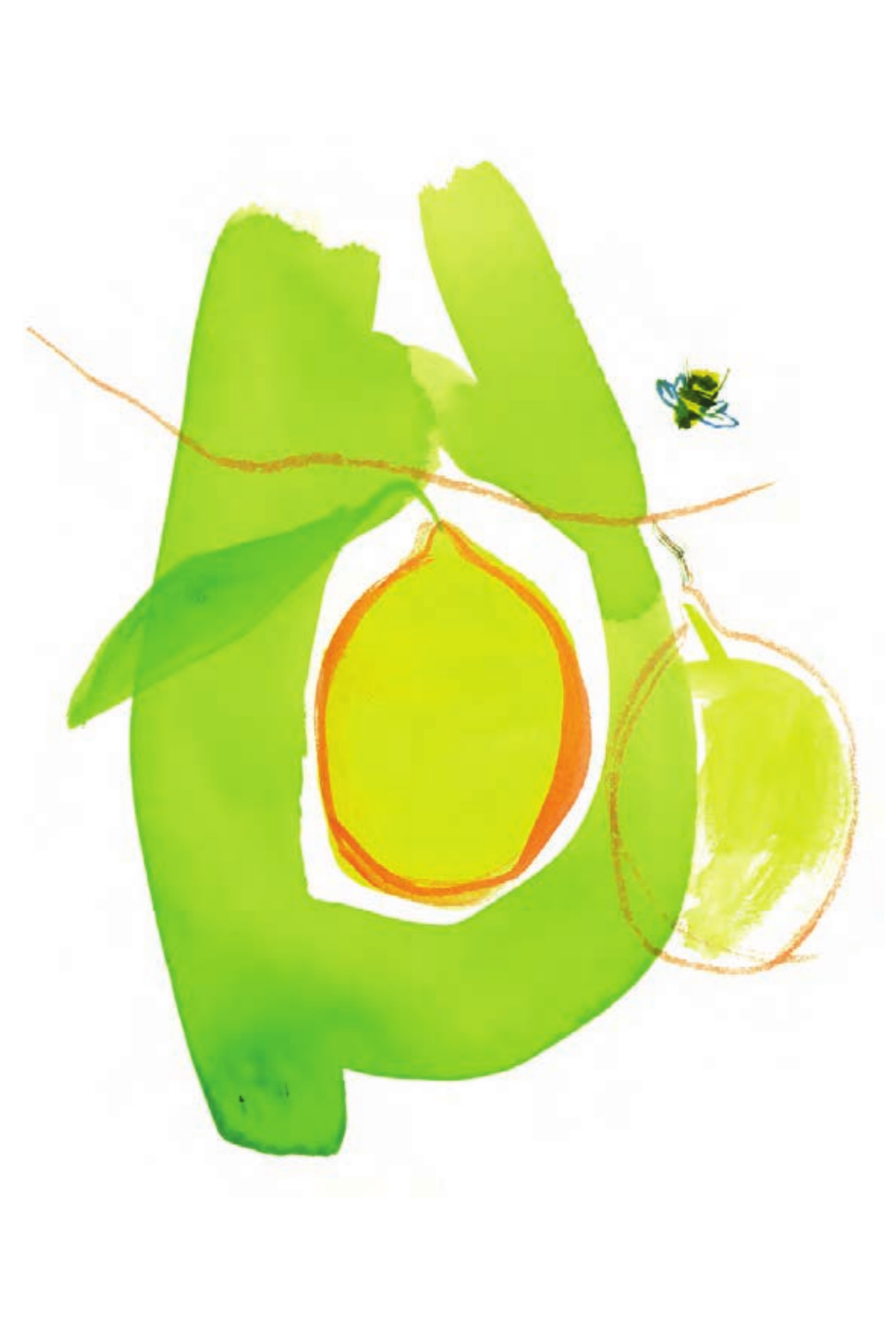

| Make-Up & Eyes |  |
|----------------|--|
|----------------|--|

| <b>Eyes</b>                       |        |
|-----------------------------------|--------|
| eyelash tint*                     | £23.00 |
| eyelash tint* with a facial mask  | £21,00 |
| eyebrow tint                      | £17.00 |
| eyebrow shape                     | £19.00 |
| eyebrow shape and tint            | £28.00 |
| lash and brow fint                | £29.00 |
| eye revive package                |        |
| eyebrow shape, lash and brow tint | £45.00 |
|                                   |        |

#### **GDL Lash Lift\***

Unlike lash perming that curls the lashes, this treatment lifts and extends your own lashes, straightening them at the root for an instant fuller effect (includes a lash tint).

 $\sim$  569.000  $\pm$  69.000  $\pm$  69.000  $\pm$ 

 $*($ please book in for a patch test if this is your first treatment)

### **opening times monday, friday, saturday 9am till 6pm tuesday, wednesday, thursday 9am till 8pm**

gift vouchers available • unless 24 hours notice is given a full cancellation charge will be made Courses available on all treatments - 6 treatments for the price of 5 • All prices inclusive of V.A.T.

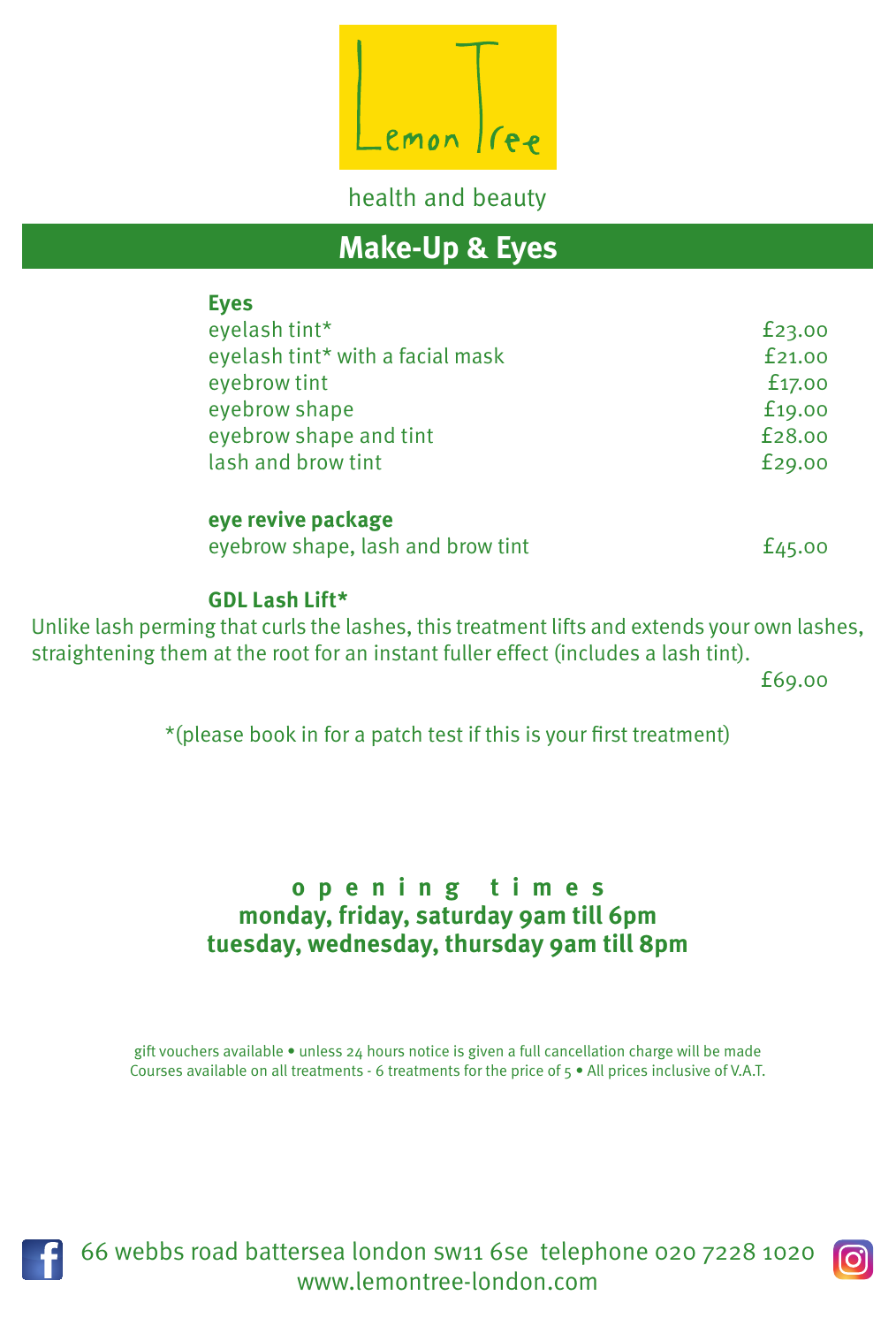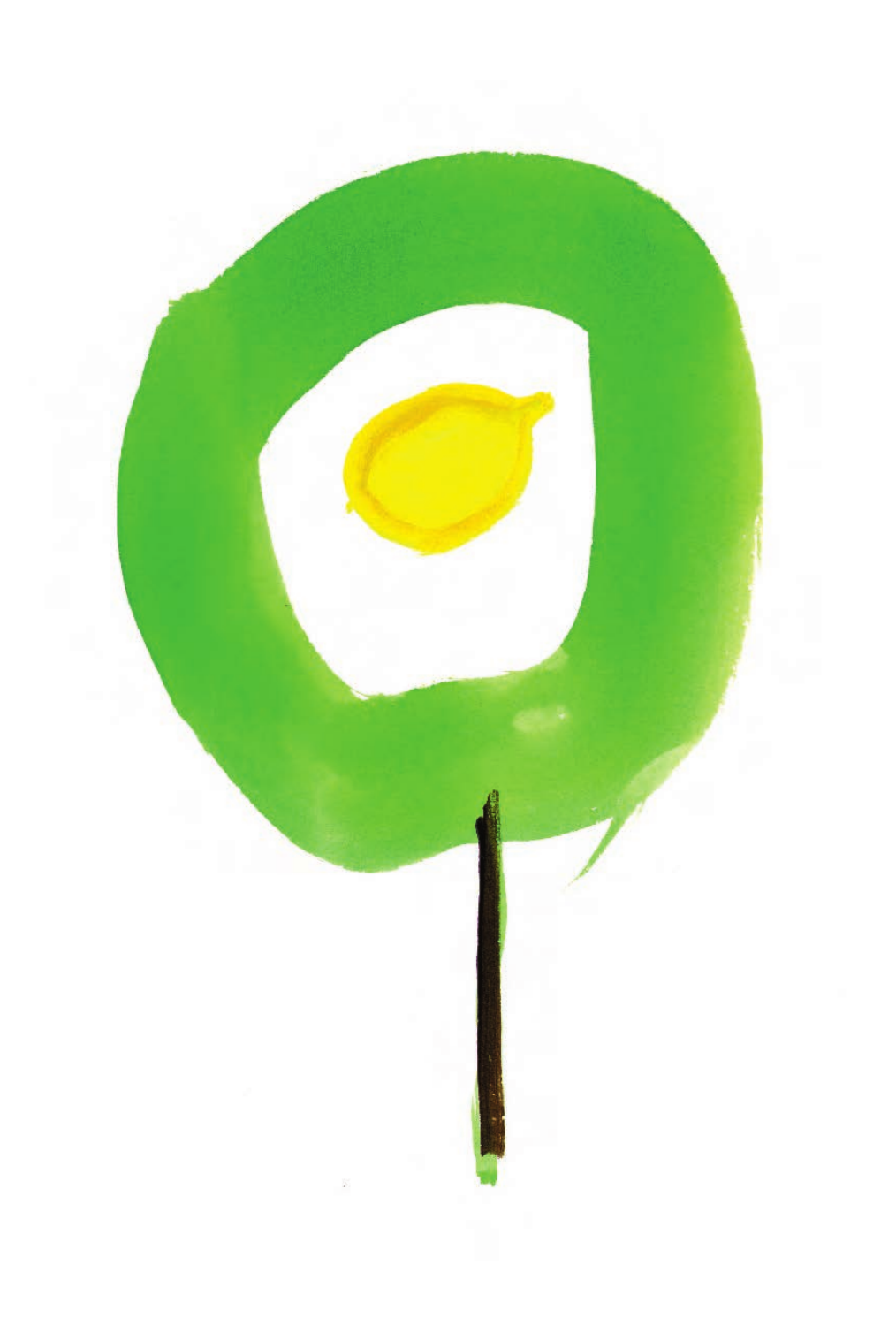

**Hands & Feet**

All our manicures and pedicures use the Jessica product range. A specialised treatment programme designed for all types of nails whether healthy and normal or dry, brittle and flaking.

### **jessica - 'next geleration' polishes**

| Shellac style gel polish using the award winning Jessica GELeration products, specifically<br>designed to care for your natural nails |         |        |
|---------------------------------------------------------------------------------------------------------------------------------------|---------|--------|
| luxury gel manicure                                                                                                                   | 60 mins | £48.00 |
| luxury gel pedicure                                                                                                                   | 60 mins | £48.00 |
| soak off, file & oil                                                                                                                  |         | £18.00 |
| soak off & re-apply gel                                                                                                               |         | £55.00 |
| and for an ideal post gel treatment                                                                                                   |         |        |
| soak off & luxury manicure                                                                                                            |         | £42.00 |
| soak off & luxury pedicure                                                                                                            |         | £52.00 |
| luxury jessica manicure                                                                                                               |         |        |
| 45 mins                                                                                                                               |         | £33.00 |
| luxury jessica pedicure                                                                                                               |         |        |
| 45 mins                                                                                                                               |         | £43.00 |
| polish change                                                                                                                         |         |        |
| 15 mins                                                                                                                               |         | £22.00 |
| hard skin treatment                                                                                                                   |         |        |
| including luxury pedicure                                                                                                             | 60 mins | £52.00 |

### **Please remember to bring suitable footwear that will allow your toenails a minimum of two hours to dry.**

gift vouchers available • unless 24 hours notice is given a full cancellation charge will be made Courses available on all treatments - 6 treatments for the price of 5 • All prices inclusive of V.A.T.



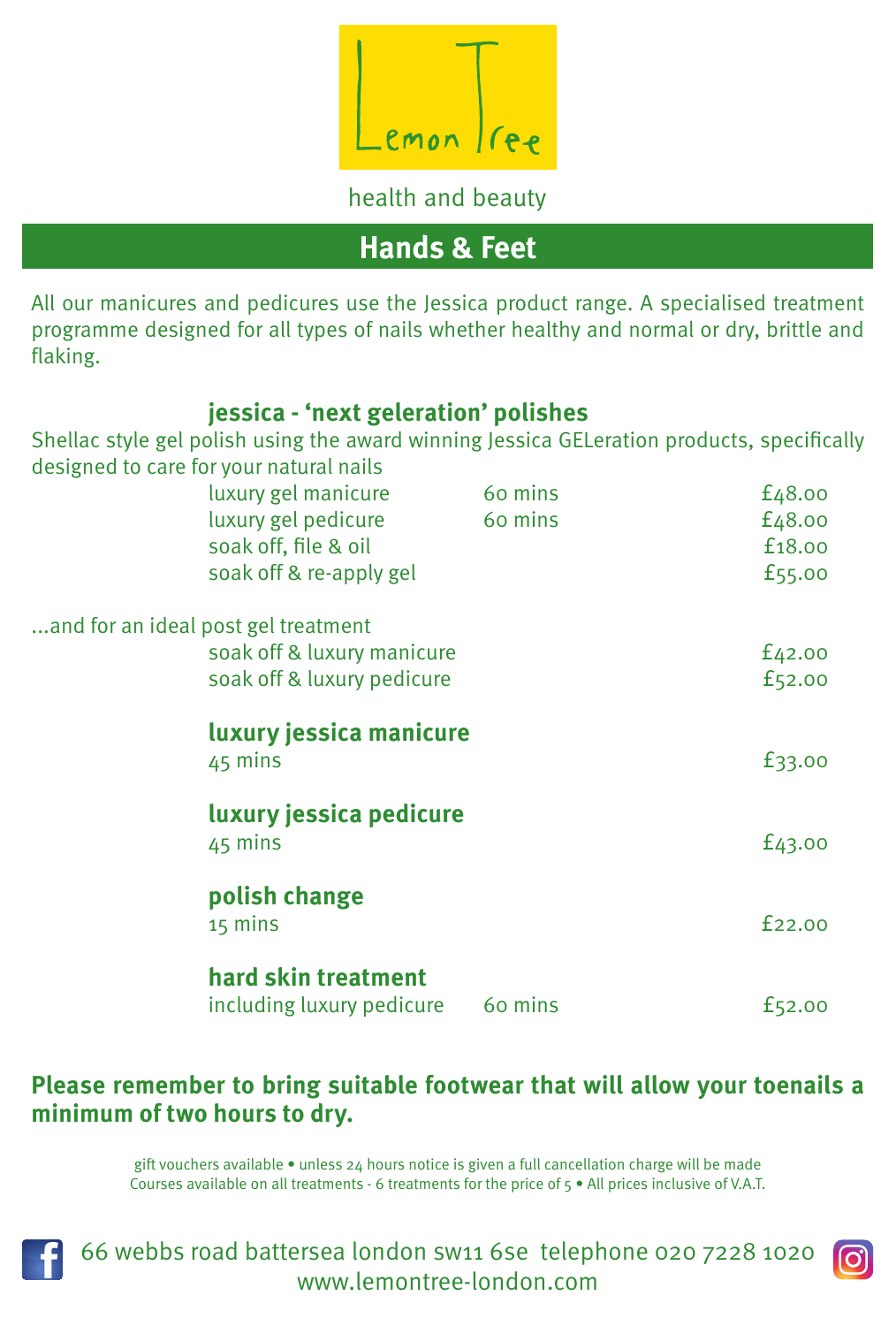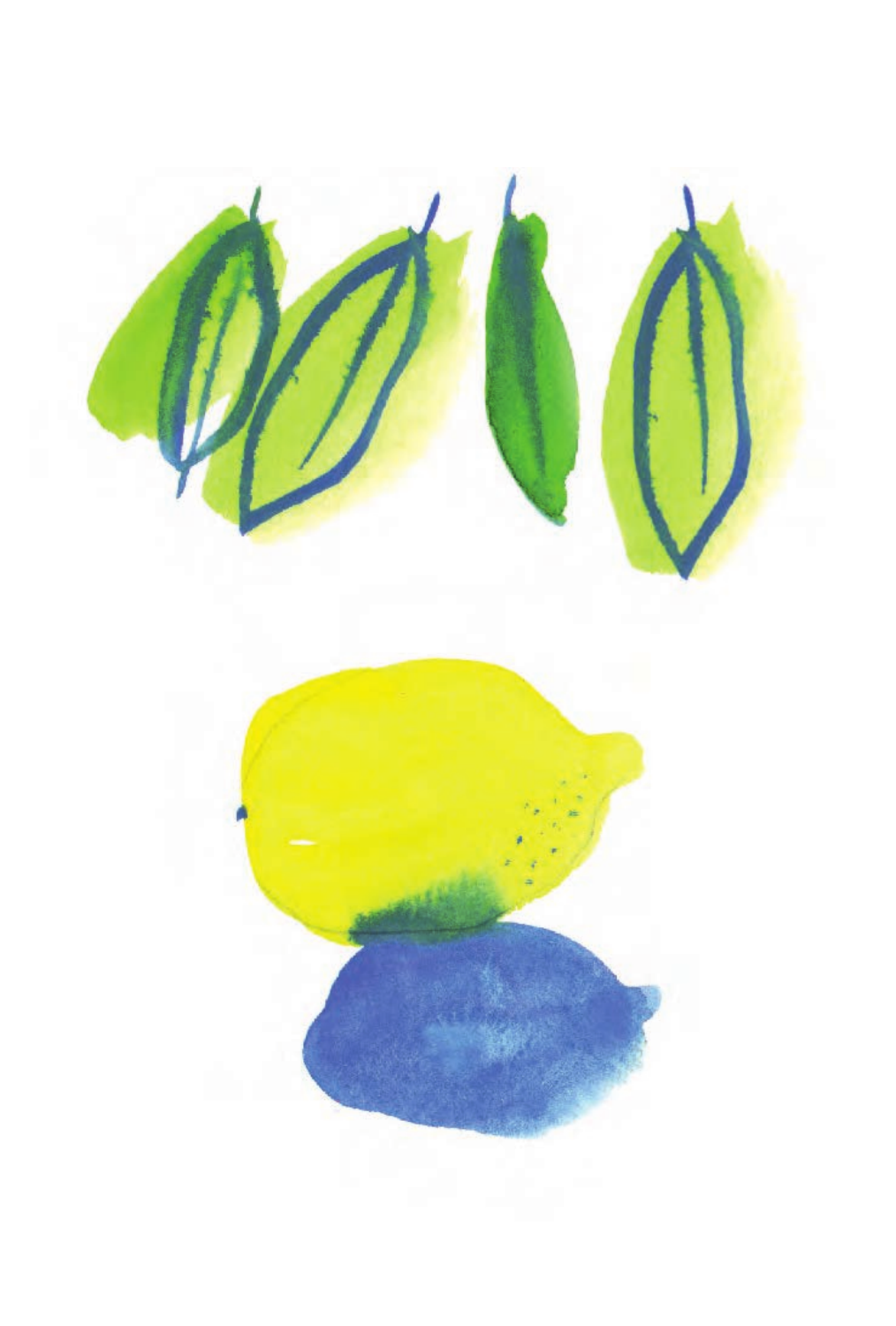

# **Non-Surgical Face Lift**

#### **non-surgical face treatments**

A low micro-current helps to gently stimulate and re-educate muscle tissue whilst smoothing the appearance of fine lines and wrinkles. The treatment programme consists of an intensive course followed by a maintenance programme of 8-10 treatments a year.

| $55$ mins   | £76.00  |
|-------------|---------|
| course of 6 | £380.00 |

#### **skin enhancement**

A totally deluxe facial combining all the benefits of the Perfector treatments and Clarins products. Deep cleansing and lymphatic drainage plus firming and toning using the lifting programme, makes you look and feel radiant for that special occasion.

| 85 mins     |  |
|-------------|--|
| course of 6 |  |

£93.00 £465.00

#### **opening times monday, friday, saturday 9am till 6pm tuesday, wednesday, thursday 9am till 8pm**

gift vouchers available • unless 24 hours notice is given a full cancellation charge will be made Courses available on all treatments - 6 treatments for the price of 5 • All prices inclusive of V.A.T.



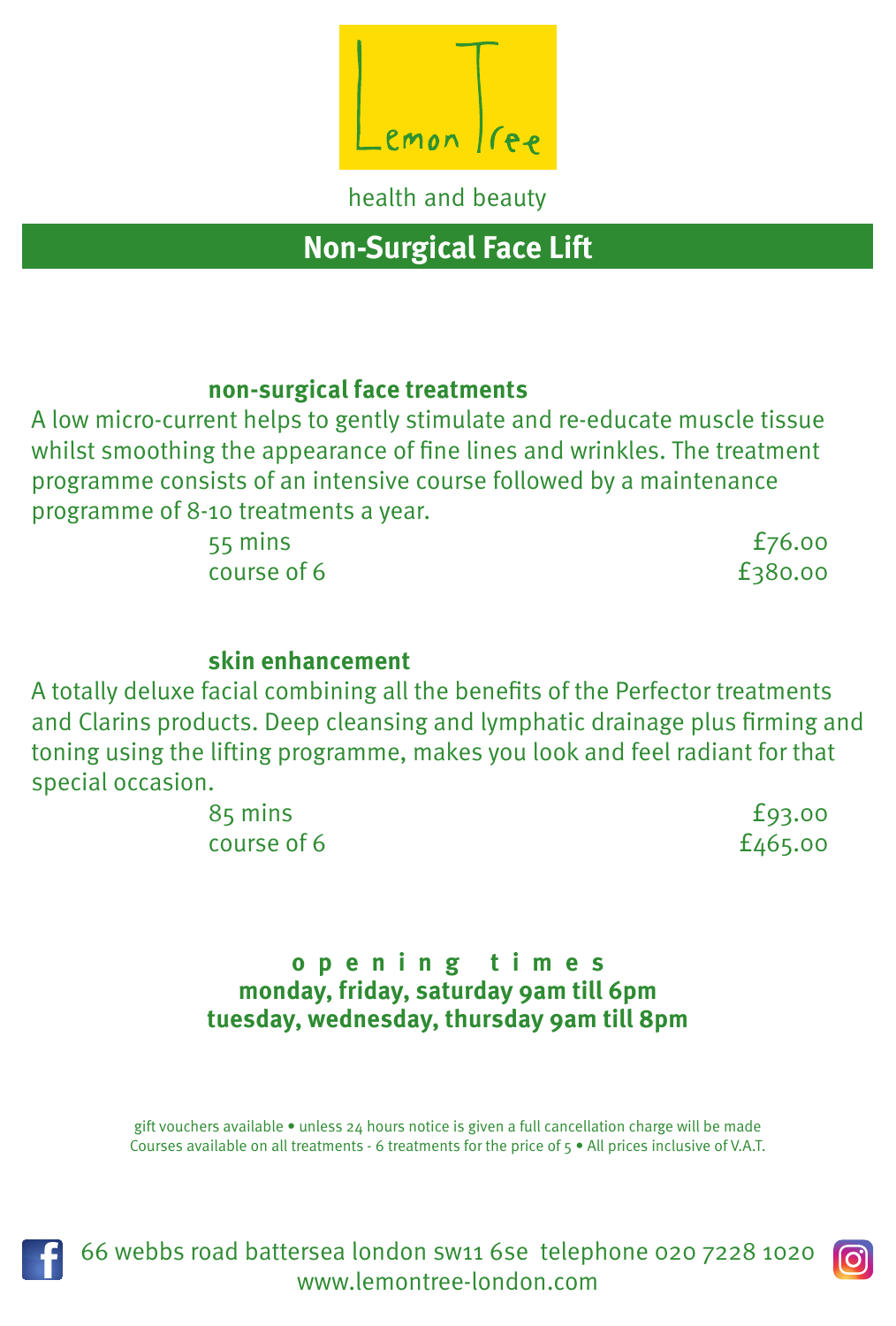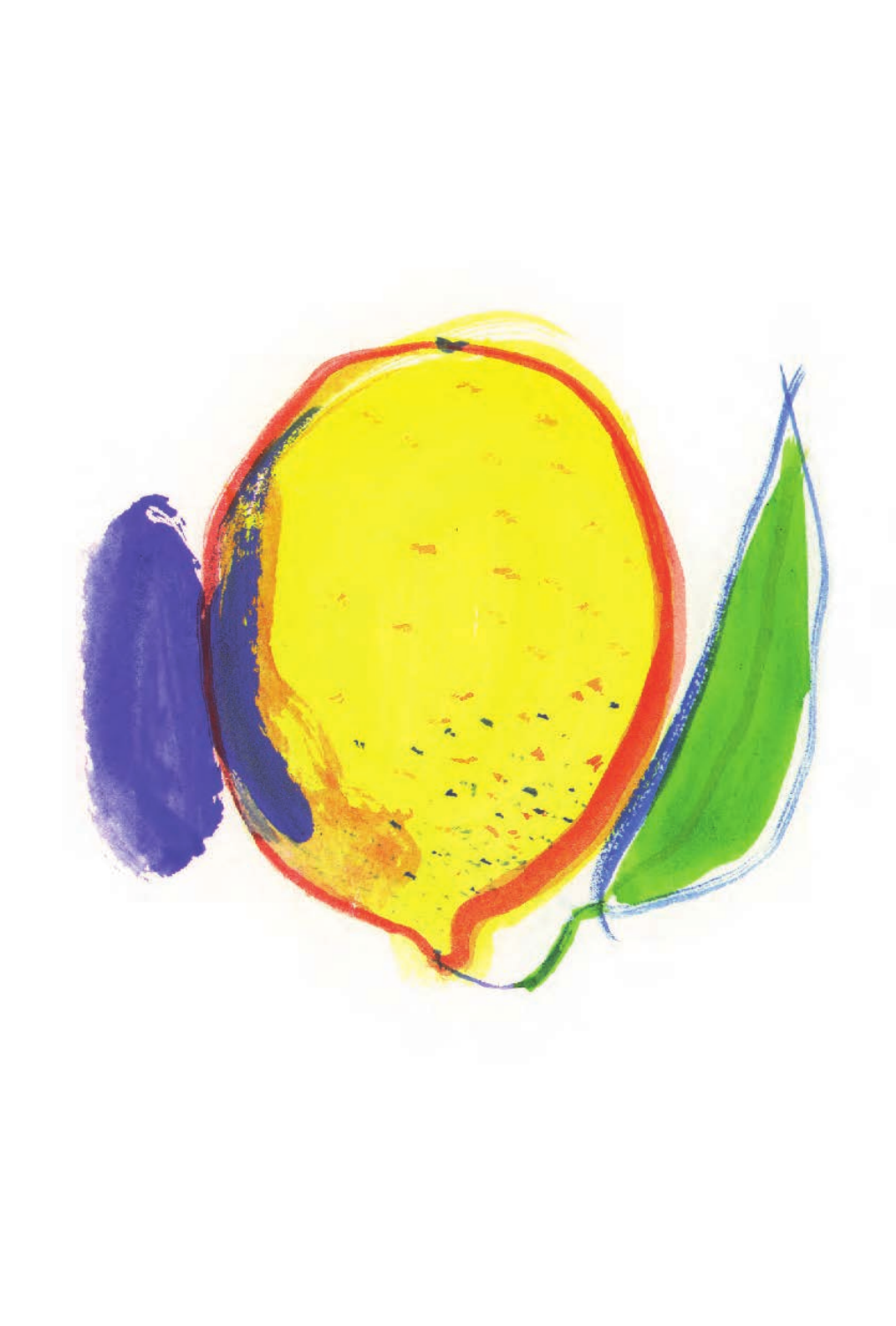

# **Male Grooming**

### **skin blitz facial**

| SKIN DULZ TACIAL<br>Designed to reduce ingrowing hairs, calm and sooth tired skin damaged by<br>shaving and relax aching shoulder muscles. Includes a deep cleanse, steam<br>and extraction followed by a relaxing face, neck and shoulder massage. (If<br>possible please shave prior to having facial treatments) |                  |
|---------------------------------------------------------------------------------------------------------------------------------------------------------------------------------------------------------------------------------------------------------------------------------------------------------------------|------------------|
| 55 mins                                                                                                                                                                                                                                                                                                             | £76.00           |
| murad back blitz<br>A deep cleansing treatment for the back. Great for problem skins or just for<br>total relaxation. Ideal pre-holiday treatment.                                                                                                                                                                  |                  |
| $40$ mins                                                                                                                                                                                                                                                                                                           | £55.00           |
| new father reviver<br>A perfect treat for the new father. Or just for the tired old ones!<br>A relaxing back massage plus soothing facial                                                                                                                                                                           |                  |
| 70 mins                                                                                                                                                                                                                                                                                                             | £84.00           |
| massage<br>back neck & shoulder - 25 mins<br>full body - 55 mins                                                                                                                                                                                                                                                    | £50.00<br>£79.00 |
| brow grooming<br>To tame those wild brows.                                                                                                                                                                                                                                                                          | £19.00           |
| waxing<br>back and shoulder wax<br>chest or shoulder wax                                                                                                                                                                                                                                                            | £49.00<br>£39.00 |
| luxury manicure<br>This will help keep your hands and nails looking neat, tidy and well groomed.<br>45 mins                                                                                                                                                                                                         | £33.00           |
| luxury pedicure<br>Bemoves hard skin from your feet and keeps the pails short and well groomer                                                                                                                                                                                                                      |                  |

in from your feet and keeps the nails short and well groomed. This treatment includes a relaxing foot massage. 45 mins **E**43.00



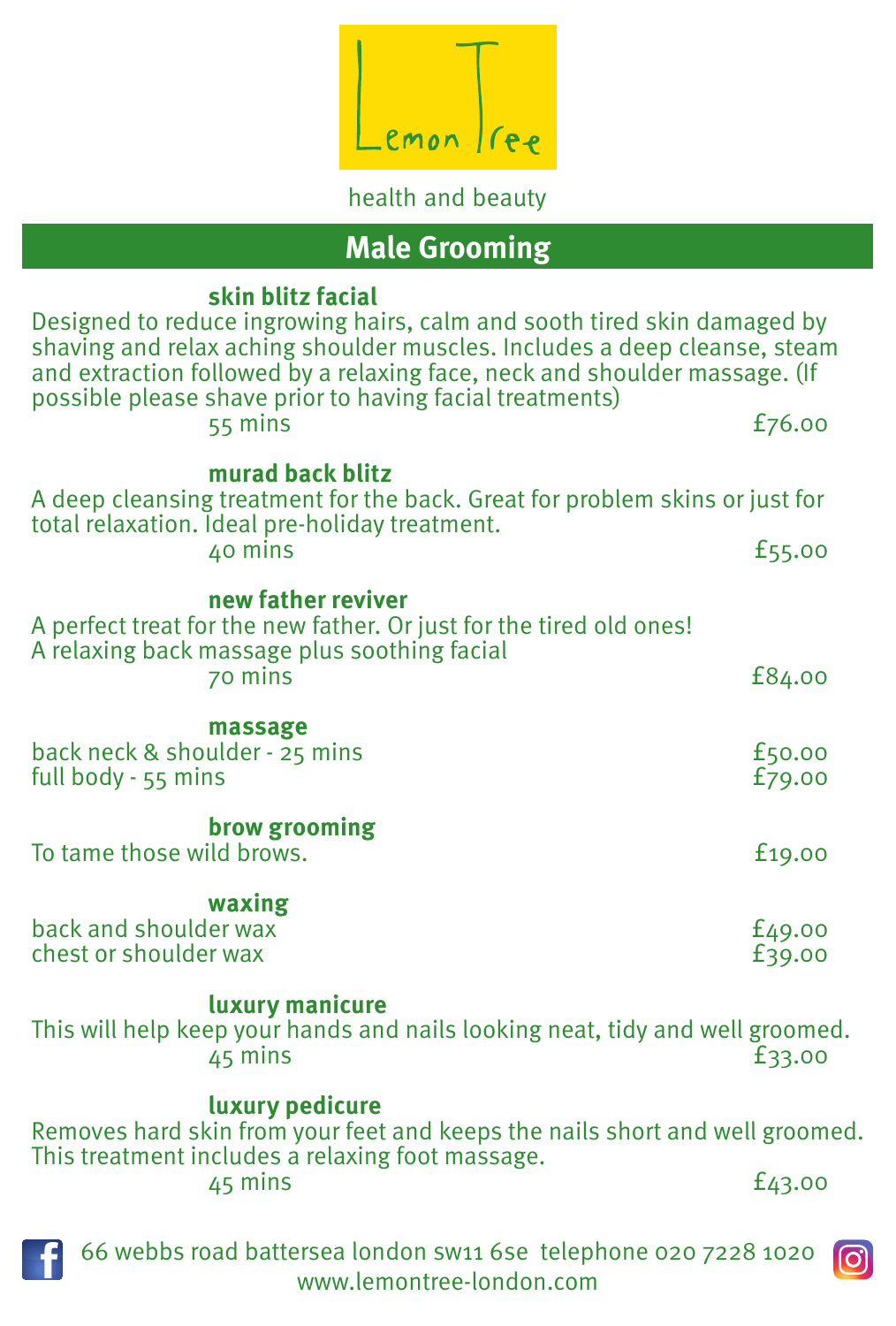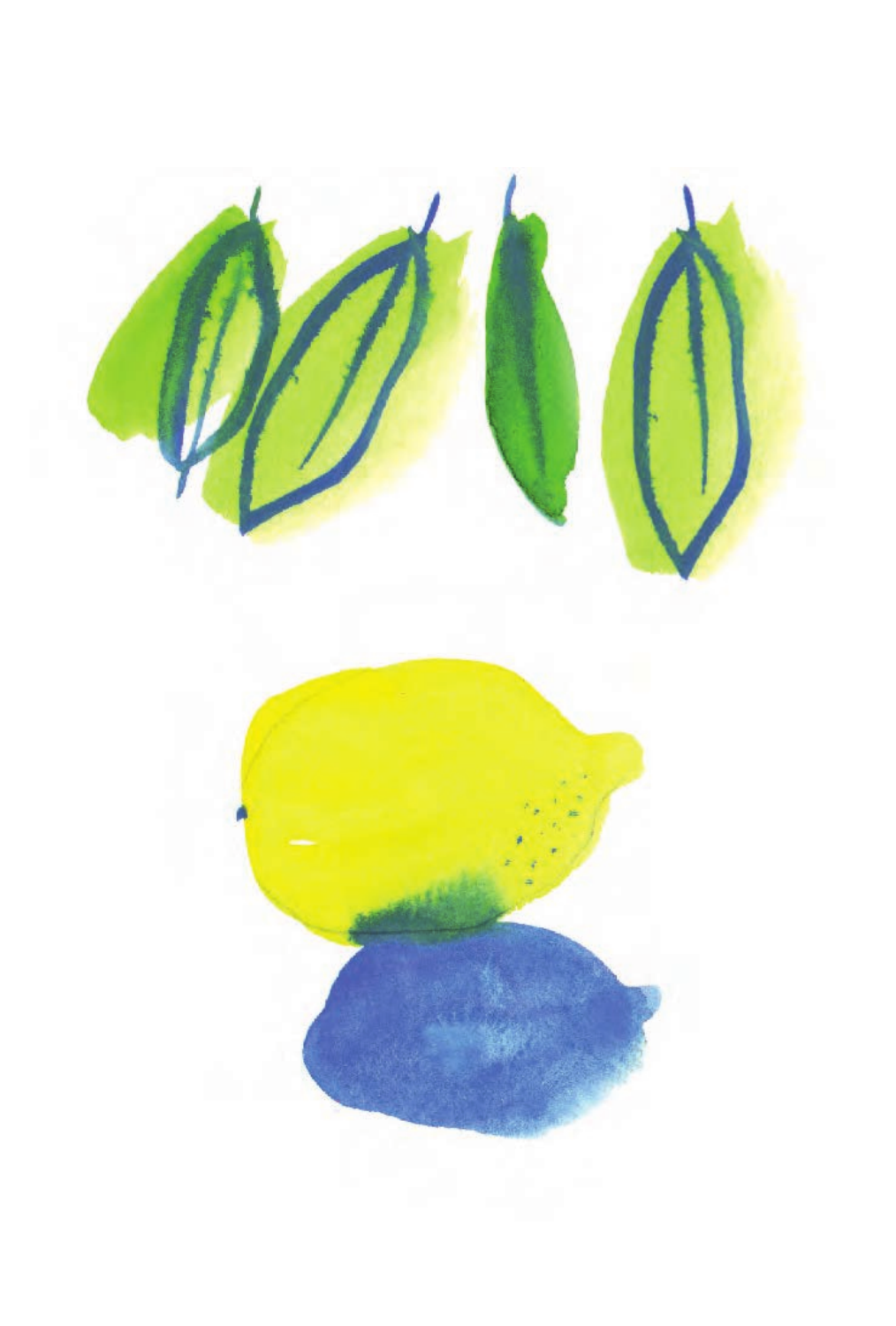

# **Self Tanning Treatments**

To help you achieve a warm natural sun-kissed look we now offer a large variety of self-tanning treatments.

### **Clarins and St. Tropez**

These treatments start with an all-over body exfoliation. Self-tanning cream is then applied by your therapist to give your skin a healthy natural tan.

| Clarins full body    | £64.00 |
|----------------------|--------|
| St. Tropez full body | £64.00 |

### **St. Tropez Airport**

A fantastic way to achieve a tan in the shortest time, now available in 3 shades.

**Classic** - the well known and much loved St. Tropez tan **Dark** - for those who love the classic but need a deeper shade **Express** - the ultimate **party tan** which develops in only 3 hours

| Relax while we spray you | £38.00 |
|--------------------------|--------|
|                          |        |

Please ensure you are prepared for your tan by doing any hair removal and a full body exfoliation prior to your appointment.

**As with all our tanning treatments you must bring loose dark clothes to slip on afterwards. Tight jeans etc. will spoil your tan. You must also be prepared to leave the product on your skin for a minimum of 8 hours before showering to ensure depth of colour, unless we use the express tan.**

> gift vouchers available • unless 24 hours notice is given a full cancellation charge will be made Courses available on all treatments - 6 treatments for the price of 5 • All prices inclusive of V.A.T.

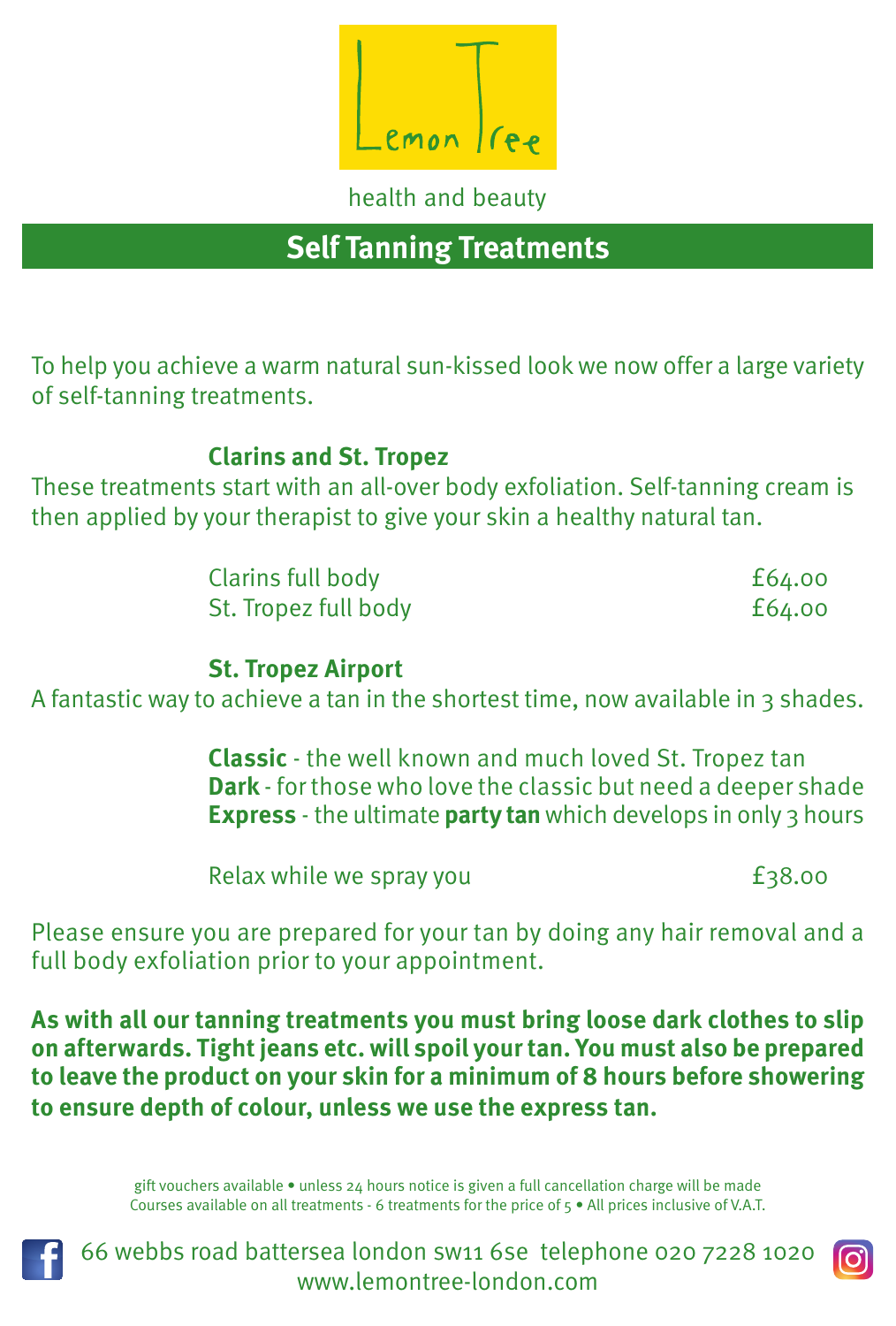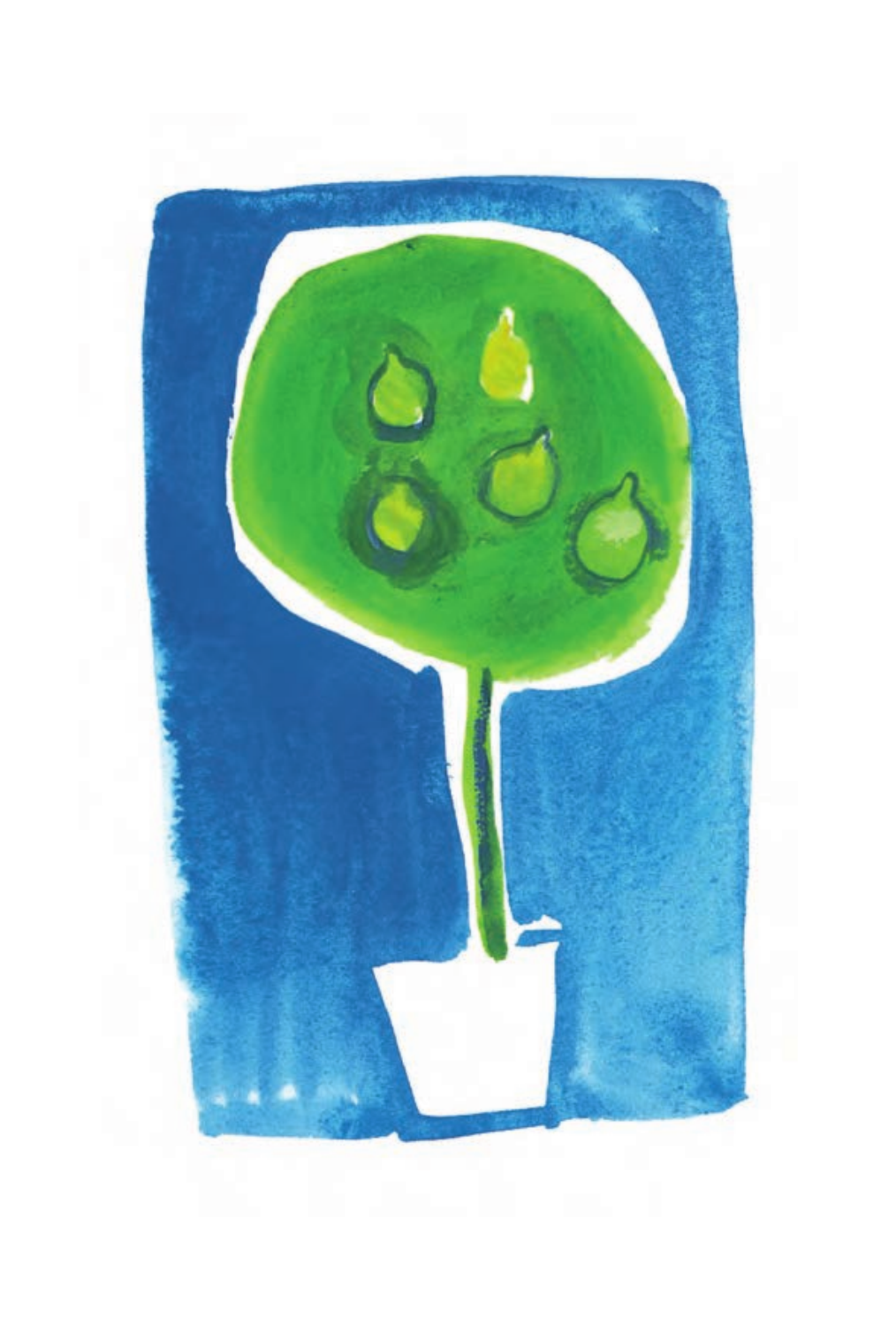**Pregnancy Pampering and Well-being for Mums-to-be**

All our pregnancy treatments use Clarins oils and creams specially designed for use during pregnancy and are totally safe for you and your baby.

**clarins blissful beginnings**

This luxurious pre and post-natal face and body treatment offers the ultimate indulgent pampering for pregnant and nursing mothers. It treats muscular aches, fluid retention, stress and fatigue, whilst maintaining skin tone and elasticity to help prevent stretch marks and boost energy levels.<br>zo mins 70 mins £82.00

### **tired leg soother**

Are your legs feeling tired and your ankles swollen. Then come and lie back for half an hour with your feet up whilst we sooth and relax your legs with cooling Clarins leg gels and gently massage your aching feet and toes. Bliss! Why not add a toe revarnish to finish the treatment  $25 \text{ mins}$   $f_{47.00}$ 

**pre-baby package**

A little pick you up just before the baby arrives. Half leg, brazilian wax and underarm wax plus eve revive package 90 mins £102.00

Your hormones can have all sort of varying effects on your skin during pregnancy so any of our facials can be adapted to suit your skin as it changes throughout the months. Also our couches are very comfortable and can be moulded to keep your body supported throughout your treatment.



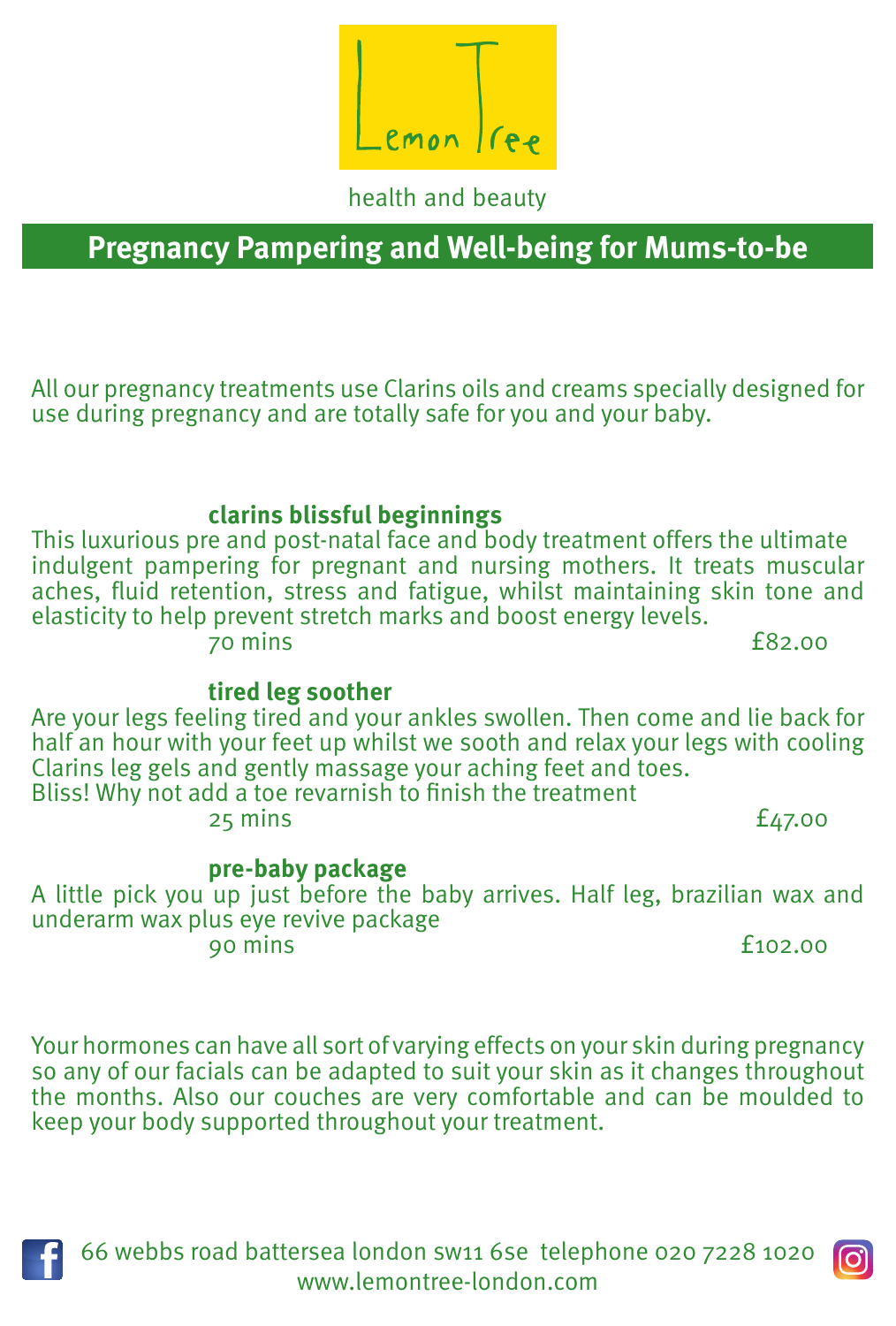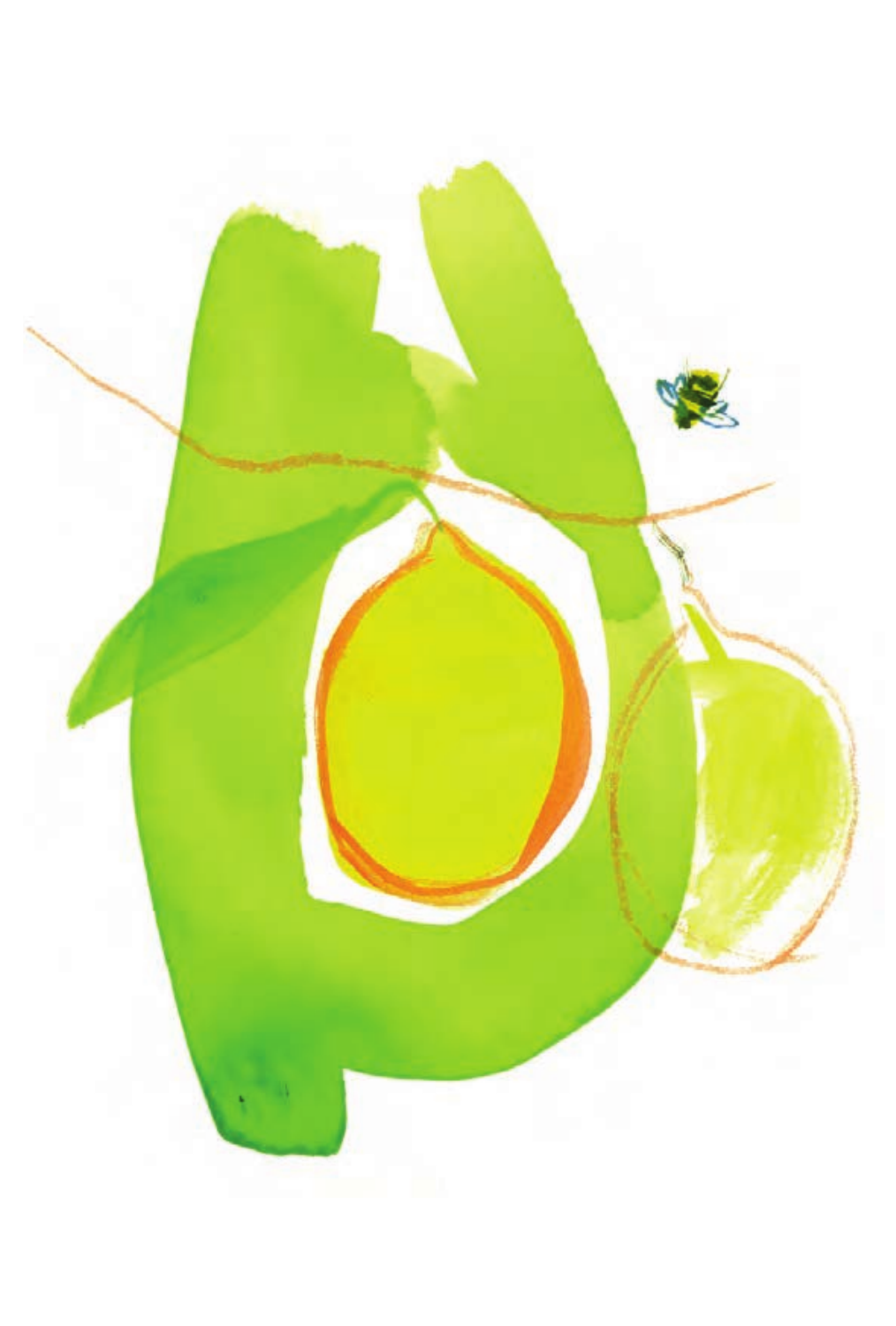

# **Body Treatments**

| clarins melting honey hot stone massage<br>Designed to gently release tension, soothe aching muscles, eliminate toxins,<br>rebalance energy levels and calm the body & mind. Simply bliss!              |                  |  |
|---------------------------------------------------------------------------------------------------------------------------------------------------------------------------------------------------------|------------------|--|
| 60 mins                                                                                                                                                                                                 | £80.00           |  |
| clarins detoxifying body<br>A wonderful pampering experience. A full body exfoliation is followed by<br>a relaxing application of creams and oils rich in detoxifying and toning<br>ingredients.        |                  |  |
| 55 mins                                                                                                                                                                                                 | £78.00           |  |
| murad back blitz<br>A relaxing and deep cleansing facial treatment, but for the back. Great for<br>problem skins or just for total relaxation. Ideal for pre-party or holiday.<br>40 mins               | £55.00           |  |
| massage<br>A deeply relaxing experience to ease those aches and pains. Please discuss<br>with your therapist the type of pressure you would like.<br>25 mins back, neck & shoulder<br>55 mins full body | £50.00<br>£79.00 |  |
| osteopathy<br>Osteopathy with Lo Declercq, registered Osteopath.<br>initial consultation<br>follow up                                                                                                   | £75.00<br>£60.00 |  |
|                                                                                                                                                                                                         |                  |  |

### **opening times monday, friday, saturday 9am till 6pm tuesday, wednesday, thursday 9am till 8pm**



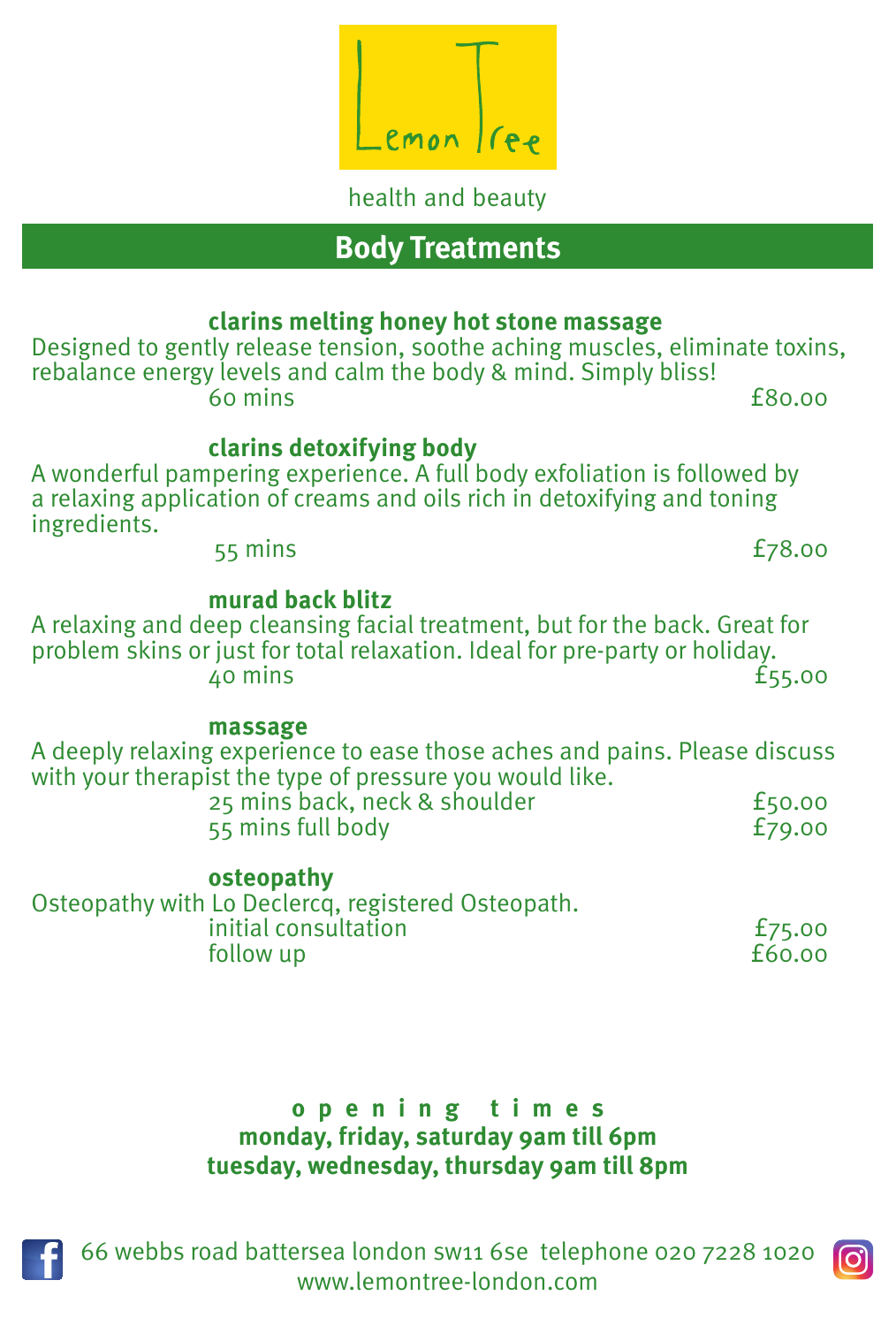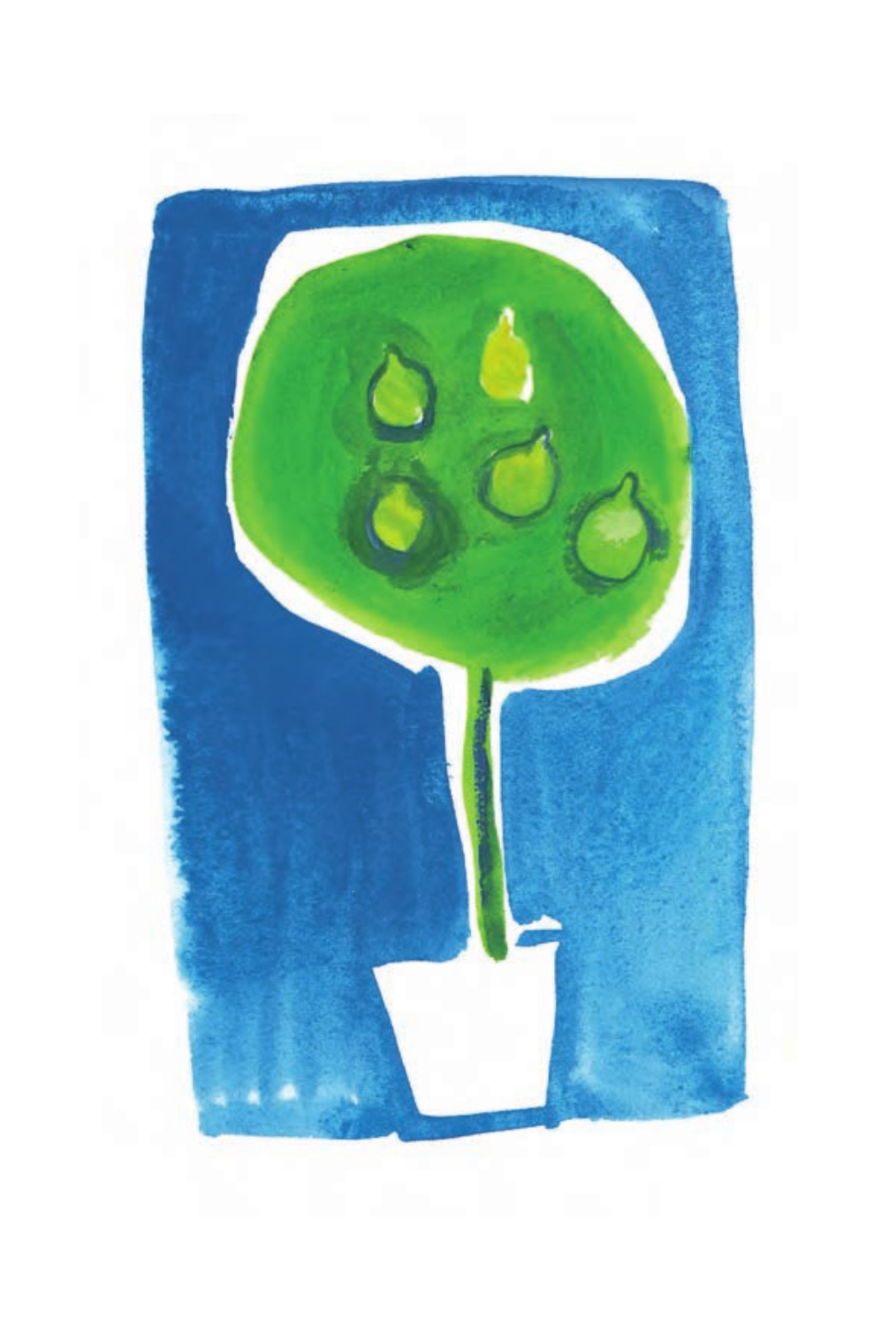

# **Murad Cosmeceutical Facial Treatment**

#### **advanced murad method facial**

The new Advanced Murad Method facial has been introduced by leading dermatologist and pharmacist Dr Murad to upgrade all his facials to a new tailor made intensive treatment aimed at addressing your multiple skin concerns and providing you with a customised skin care solution.

This wonderful facial also incorporates rituals and massage techniques to help you alleviate stress.

Perfect for skin concerns such as acne, blemishes, dry mature skin and rosacea as well as all aspects of age related skin conditions from puberty to menopause.

70 mins £88.00

**opening times monday, friday, saturday 9am till 6pm tuesday, wednesday, thursday 9am till 8pm**

gift vouchers available • unless 24 hours notice is given a full cancellation charge will be made Courses available on all treatments - 6 treatments for the price of 5 • All prices inclusive of V.A.T.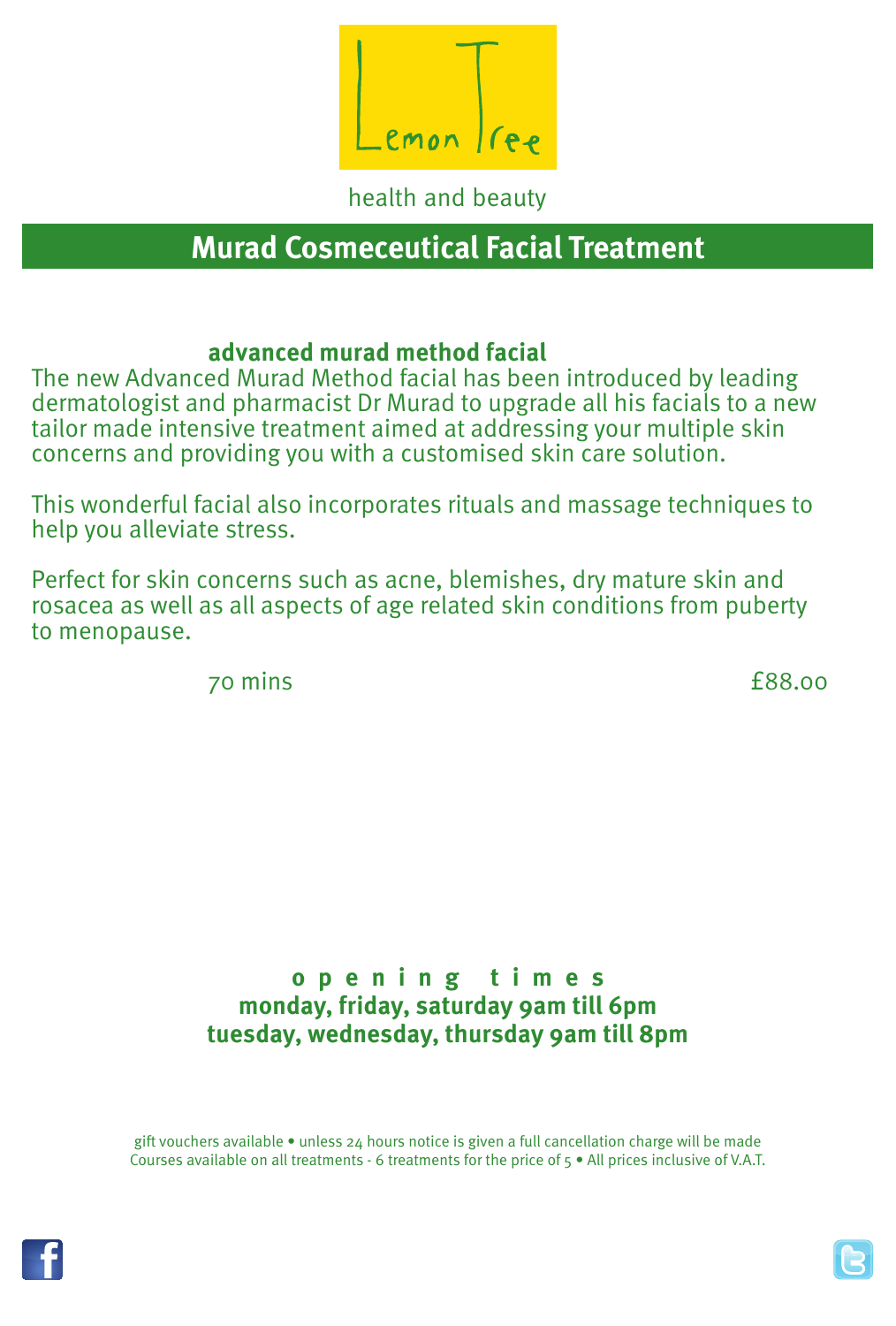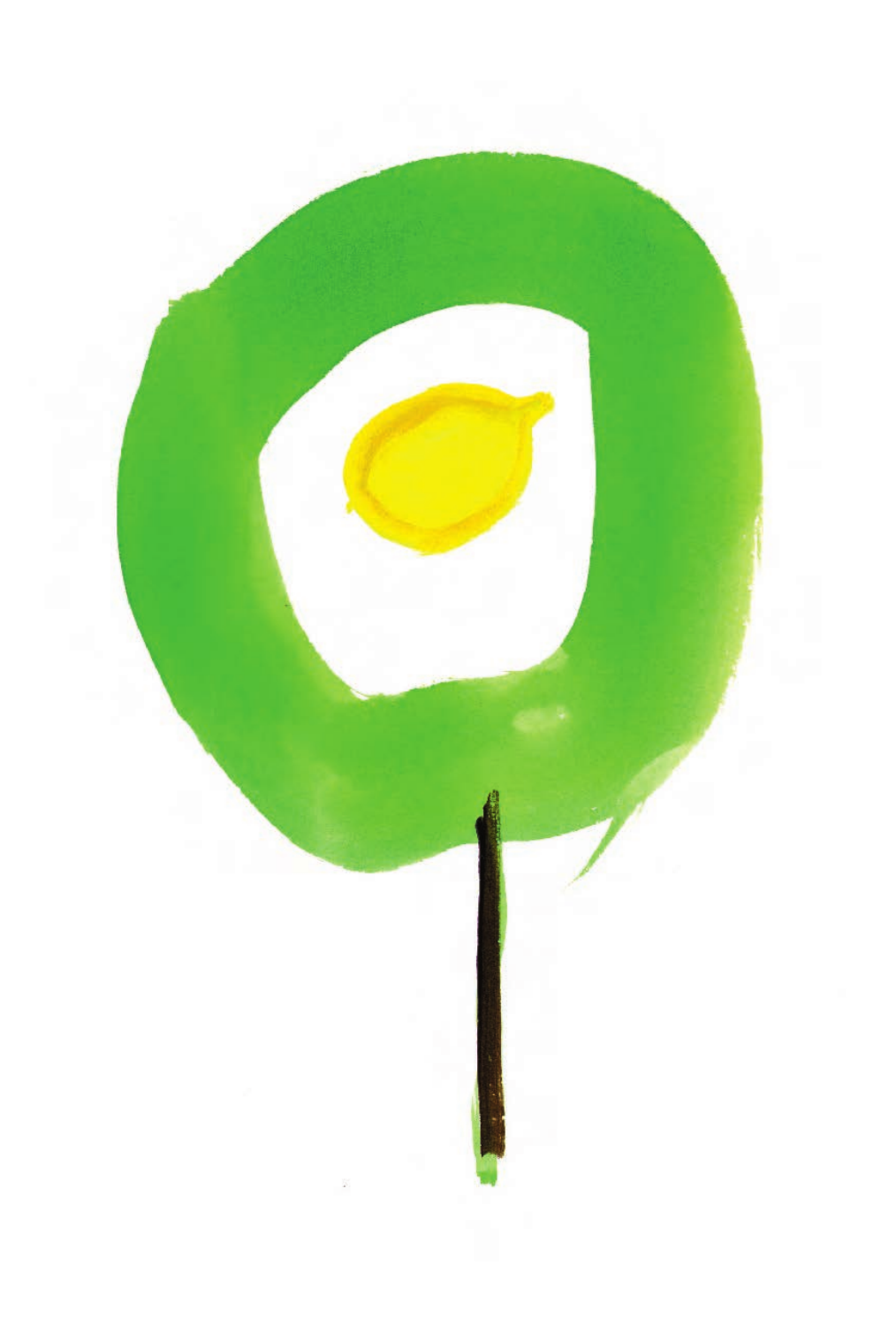

# **Salon Essentials**

#### **courses**

To get the best results it is always better to have regular treatment. Book a course of 6 and pay for 5. A good way to save time and money.

### **gift vouchers**

The perfect present. These can be purchased over the phone and sent to you or the recipient and are available for any amount over  $\text{\AA}$  to or for a specific treatment. Please note all vouchers are available online and are valid for one year.

### **bookings and cancellations**

We take time to call the day before to confirm your booking, so please help us by giving us 24 hours notice if you cannot keep an appointment. We regret that cancellations made with less than 24 hours notice, or 'no shows' will be charged at full cost.

### **medical conditions**

It is the client's responsibility to inform us before each treatment if they are suffering any kind of illness, taking any medication or are pregnant, as we may have to advise you not to go ahead with the treatment booked.

### **personal belongings**

Sorry but we accept no responsibility for any personal belongings that are lost or mislaid in the salon.

### **mobiles**

As a courtesy to other clients and to maintain a relaxed atmosphere for our customers, we ask you kindly to turn off mobiles before entering the salon.

#### **children**

We love them, but we hope you appreciate that most of our clients are here to relax. So to meet with insurance requirements and to maintain a relaxed atmosphere we would kindly ask clients having treatments not to bring babies or children under 12 to the salon.



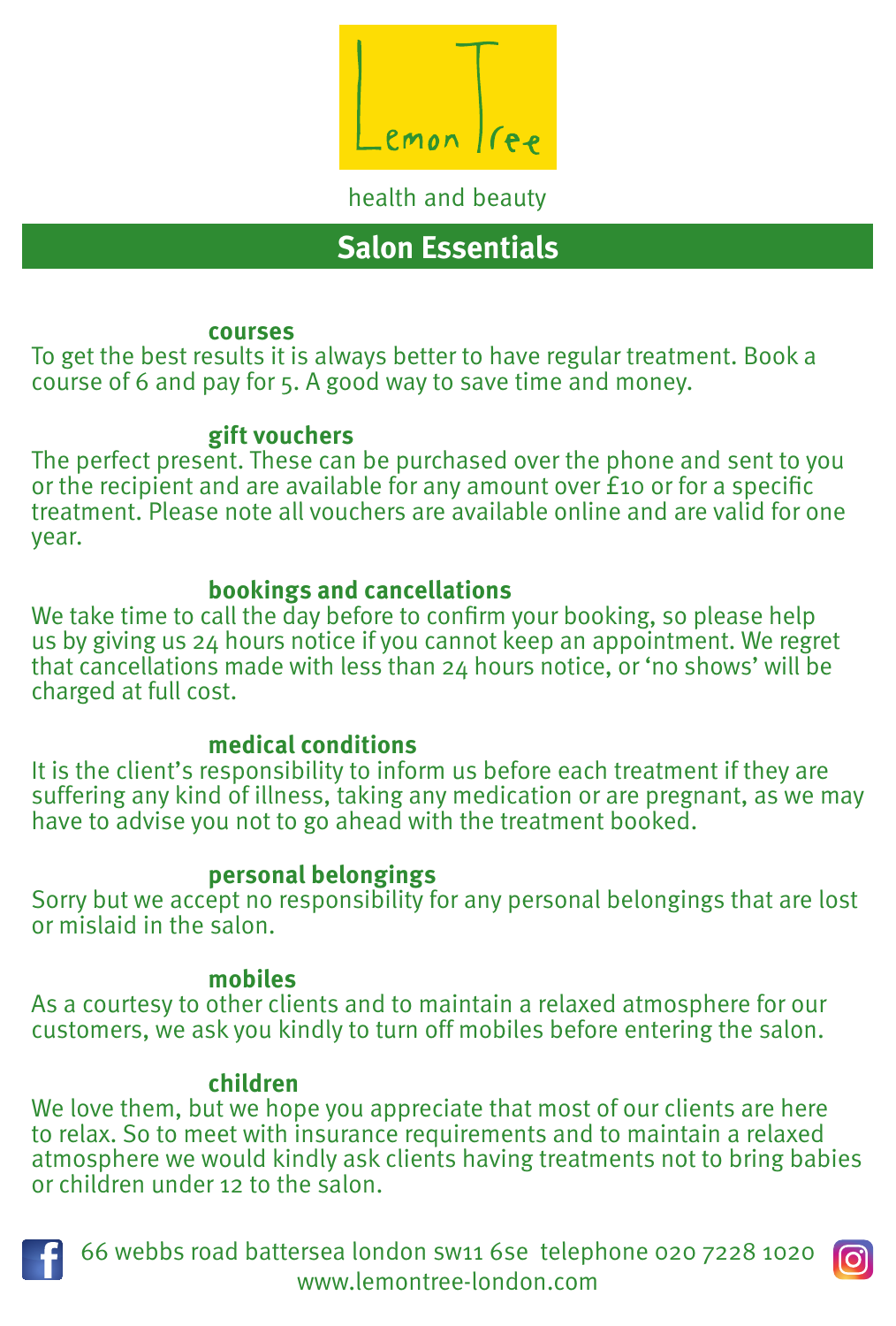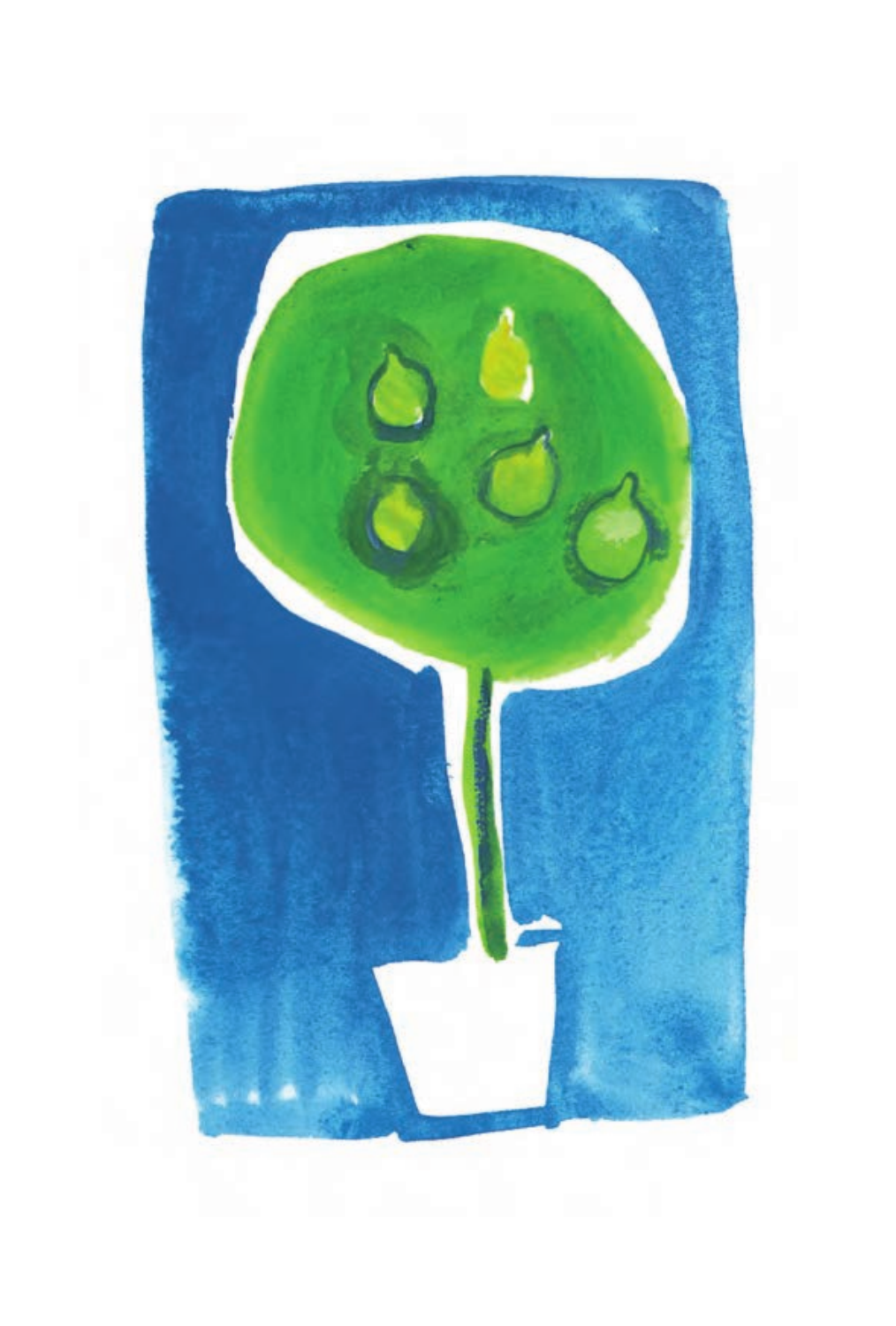

health and beauty

Hello and welcome to the Lemon Tree

 Here at the Lemon Tree we strive to provide you with a calm and relaxing environment to help you unwind, even for the briefest moment, away from the hustle and bustle of London life.

Our highly qualified and experienced therapists will be happy to talk to you anytime about the right choice of treatments suitable for you. So book in for a free consultation or just pop in and have a chat with the girls in reception.

We have five fully air-conditioned treatment rooms, one dedicated tanning room and use only the finest products for our treatments including Clarins, Murad, St. Tropez, Jessica Nails and Harley Wax

 We are very proud to be a Clarins Gold Salon and to have been honoured with the Queen's permission to display the Royal Warrant.

 So browse our menu, book your treat, arrive early, switch off the mobile and take a deep breath and enjoy!

> **opening times monday, friday, saturday 9am till 6pm tuesday, wednesday, thursday 9am till 8pm**